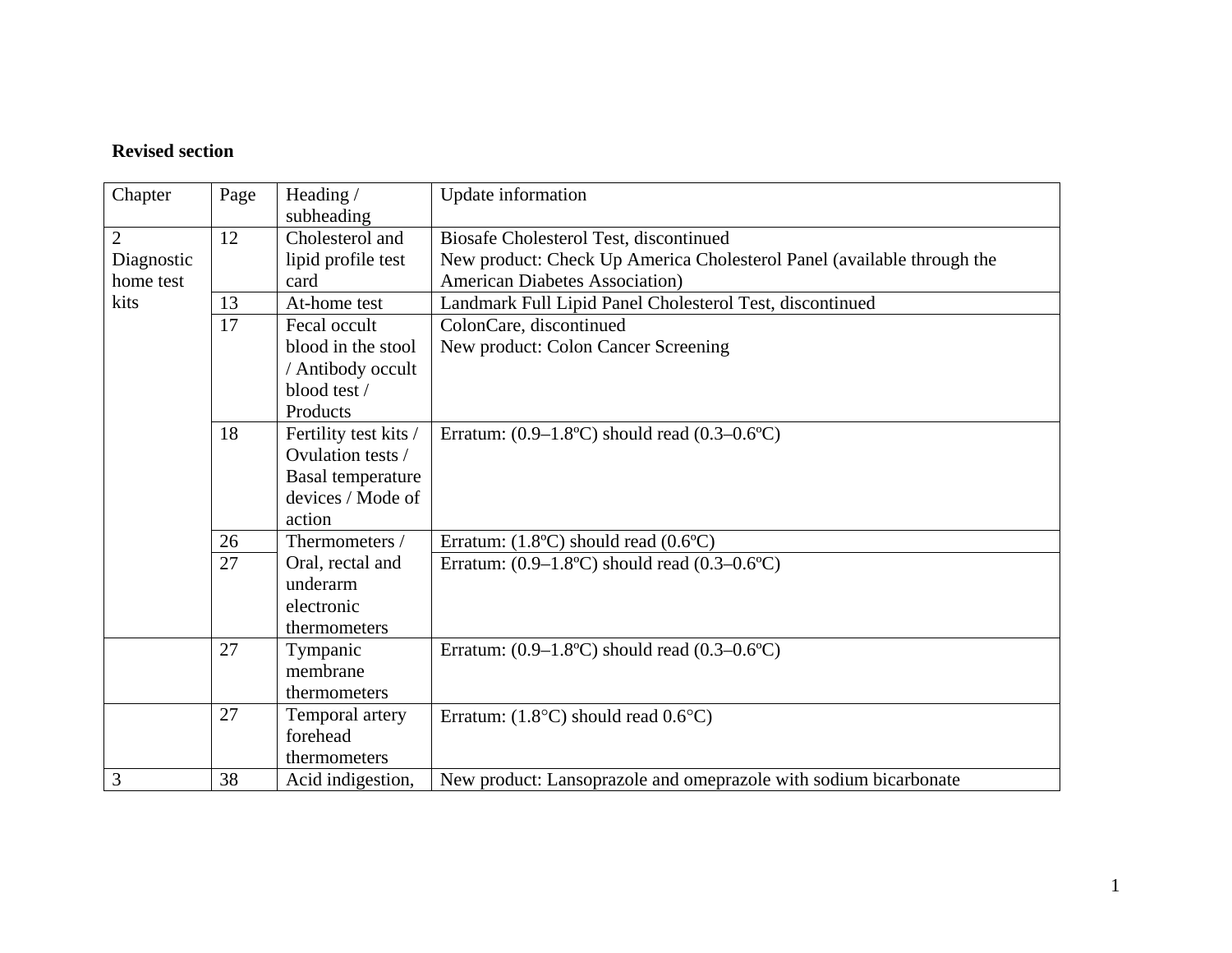| Gastroin |    | heartburn, GERD  |                                                                                                                                                                                                                                                                                                                                                                                                                                                                                                                                                                                                                                                                                                                                                                                                                                                                                                                                                                                                                                                                                                                                                                                                                                                                                                                                                                                                                                                              |
|----------|----|------------------|--------------------------------------------------------------------------------------------------------------------------------------------------------------------------------------------------------------------------------------------------------------------------------------------------------------------------------------------------------------------------------------------------------------------------------------------------------------------------------------------------------------------------------------------------------------------------------------------------------------------------------------------------------------------------------------------------------------------------------------------------------------------------------------------------------------------------------------------------------------------------------------------------------------------------------------------------------------------------------------------------------------------------------------------------------------------------------------------------------------------------------------------------------------------------------------------------------------------------------------------------------------------------------------------------------------------------------------------------------------------------------------------------------------------------------------------------------------|
| testinal |    | / Proton pump    |                                                                                                                                                                                                                                                                                                                                                                                                                                                                                                                                                                                                                                                                                                                                                                                                                                                                                                                                                                                                                                                                                                                                                                                                                                                                                                                                                                                                                                                              |
| system   |    | inhibitors / Rx- |                                                                                                                                                                                                                                                                                                                                                                                                                                                                                                                                                                                                                                                                                                                                                                                                                                                                                                                                                                                                                                                                                                                                                                                                                                                                                                                                                                                                                                                              |
|          |    | OTC switched     |                                                                                                                                                                                                                                                                                                                                                                                                                                                                                                                                                                                                                                                                                                                                                                                                                                                                                                                                                                                                                                                                                                                                                                                                                                                                                                                                                                                                                                                              |
|          |    | drugs            |                                                                                                                                                                                                                                                                                                                                                                                                                                                                                                                                                                                                                                                                                                                                                                                                                                                                                                                                                                                                                                                                                                                                                                                                                                                                                                                                                                                                                                                              |
|          | 39 | Mode of action   | Lansoprazole and omeprazole are both PPIs and do not achieve their maximum<br>effect of preventing acid secretion for 1 to 4 days. Sodium bicarbonate, an<br>antacid, has an almost immediate onset of action; when combined with<br>omeprazole it provides a quicker onset of relief for pain caused by heartburn.<br>1. Zegerid OTC Drug Facts. http://www.zegeridOTC.com (accessed May 11,<br>2010).                                                                                                                                                                                                                                                                                                                                                                                                                                                                                                                                                                                                                                                                                                                                                                                                                                                                                                                                                                                                                                                      |
|          | 39 | Warnings and     | Omeprazole with sodium bicarbonate and lansoprazole should not be used for                                                                                                                                                                                                                                                                                                                                                                                                                                                                                                                                                                                                                                                                                                                                                                                                                                                                                                                                                                                                                                                                                                                                                                                                                                                                                                                                                                                   |
|          |    | precautions      | more 14 consecutive days for treating frequent heartburn (heartburn that occurs<br>two or more times a week). This 14 day treatment may be repeated once after 4<br>months. If symptoms persist or worsen, a physician should be consulted. These<br>drugs should not be used by those under 18 years of age. Omeprazole with<br>sodium bicarbonate should not be used by individuals who are on a sodium-<br>restricted diet. PPIs may cause diarrhea, headache, abdominal pain, or a rash.<br>Individuals who have heartburn accompanied by light-headedness, sweating,<br>dizziness, chest or shoulder pain accompanied by shortness of breath should<br>consult their physician before using these drugs.<br>Omeprazole inhibits the P-450 isozymes CYP2C19 and CYP3A4. Individuals<br>should consult their physician or pharmacist before taking omeprazole or<br>omeprazole with sodium bicarbonate if they are taking warfarin, prescription<br>antifungal drugs, diazepam, digoxin, tacrolimus, or atazanavir (for HIV<br>infection). $1$<br>Individuals who require anticoagulant therapy may be confused by recent<br>warnings from the FDA regarding the drug interaction between omeprazole and<br>clopidogrel (Plavix). Although warfarin and clopidogrel are both metabolized by<br>CYP2C19, the results on blood coagulation are opposing. Concomitant use of<br>any omeprazole product with warfarin decreases warfarin's metabolism and may |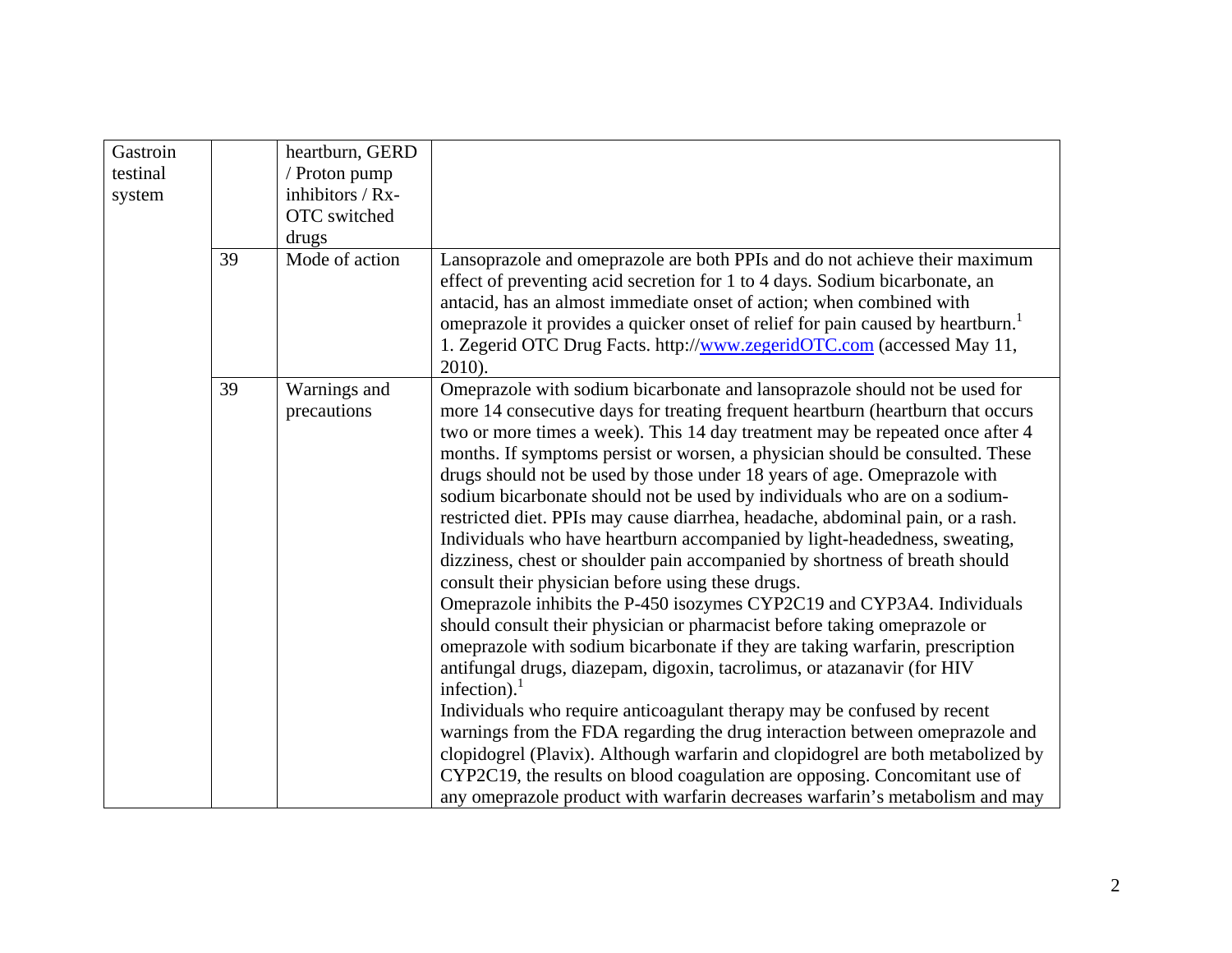|    |                     | result in prolonged bleeding. Concomitant use of any omeprazole product with<br>clopidogrel also results in a decrease in the metabolism of clopidogrel. However,<br>clopidogrel is a pro-drug requiring metabolism by CYP2C19 to its active form<br>for it to have an anticoagulant effect. Therefore, if omeprazole and clopidogrel<br>are taken together, the anticoagulant effect of clopidogrel is reduced, especially<br>in a subset of individuals who normally are poor metabolizers of clopidogrel.<br>Individuals who are taking clopidogrel should consult their physician before<br>using OTC omeprazole even though no warning about this drug interaction is<br>required on labeling for OTC omeprazole products at this time. <sup>2</sup>                                                                                       |
|----|---------------------|-------------------------------------------------------------------------------------------------------------------------------------------------------------------------------------------------------------------------------------------------------------------------------------------------------------------------------------------------------------------------------------------------------------------------------------------------------------------------------------------------------------------------------------------------------------------------------------------------------------------------------------------------------------------------------------------------------------------------------------------------------------------------------------------------------------------------------------------------|
|    |                     | Lansoprazole also inhibits CYP3A4 and CYP2C19 but to a different degree to<br>omeprazole. Package labeling for lansoprazole warns of possible drug<br>interactions with warfarin, prescription antifungals, digoxin, theophylline,<br>tacrolimus and atazanivir.<br>1. Zegerid OTC Drug Facts. http://www.zegeridOTC.com (accessed May 11,<br>2010).<br>2. Safety: Plavix (clopidogre bisulfate) tablets.<br>http://www.fda.gov/Safety/MedWatch/SafetyInformation/ucm208557.htm<br>(accessed May 11, 2010).<br>3. Prevacid 24HR Drug Facts. www.prevacid24hr.com/now-available.JSP<br>(accessed May 26, 2010).                                                                                                                                                                                                                                  |
| 39 | Recommended<br>dose | A single dose of omeprazole (20 <thinspace>mg) with sodium bicarbonate<br/>(1100<thinspace>mg) should be taken with water daily for 14 days 1 hour before<br/>the morning meal.<sup>1</sup> A single dose of 15 <math>\lt</math>thinspace&gt;mg lansoprazole should be<br/>taken with a glass of water before the morning meal.<sup>2</sup> The PPIs begin to produce<br/>their effects when parietal cells start to secrete hydrogen ions under stimulation<br/>by food; therefore, they are most effective when taken before eating. This dosage<br/>regimen may be repeated once after 4 months if needed. If symptoms are not<br/>relieved after a second trial of 14 days of treatment, a physician should be<br/>consulted.<br/>1. Zegerid OTC Drug Facts. http://www.zegeridOTC.com (accessed May 11,<br/>2010).</thinspace></thinspace> |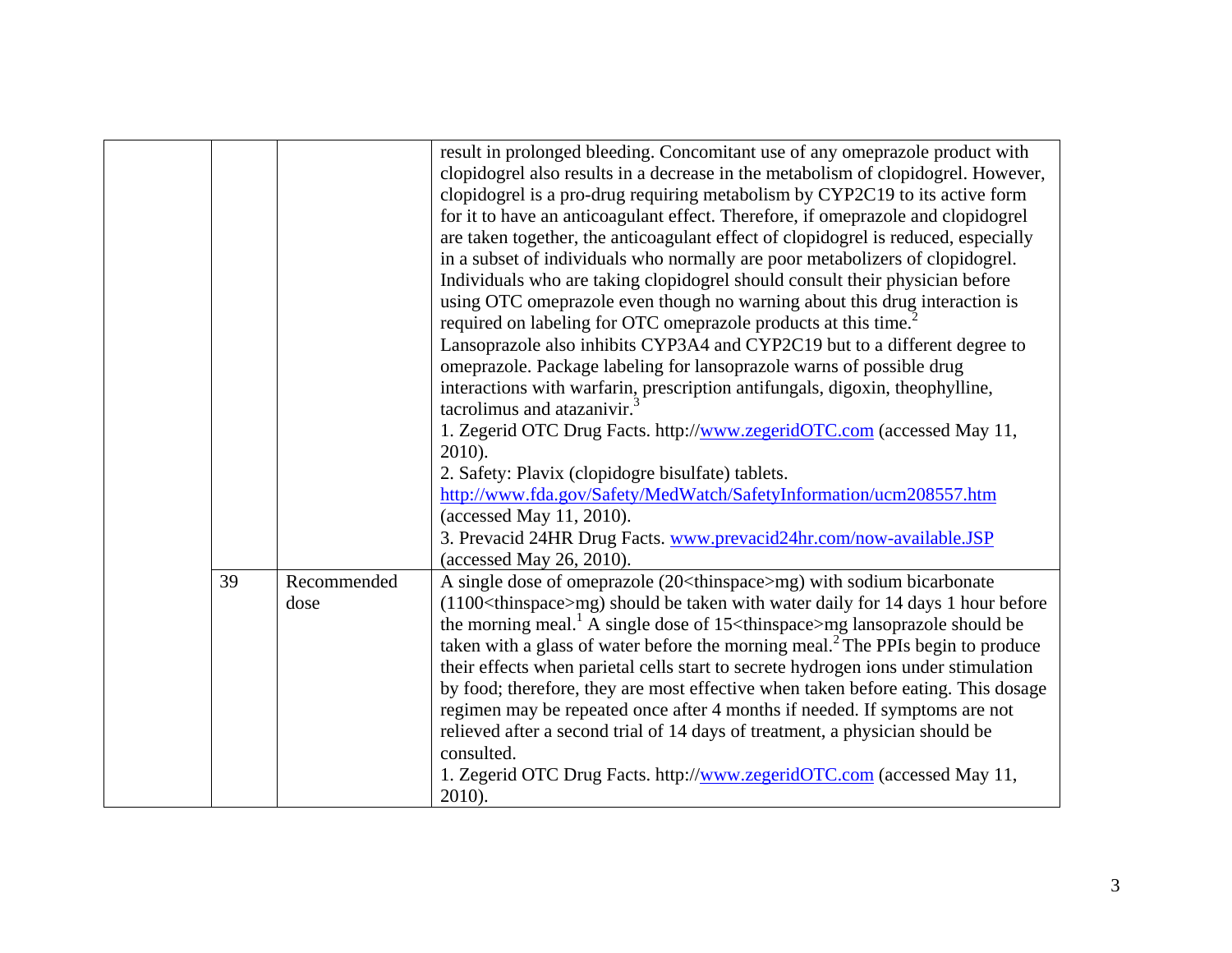|                |    |                    | 2. Prevacid 24HR Drug Facts. www.prevacid24hr.com/now-available.JSP                 |
|----------------|----|--------------------|-------------------------------------------------------------------------------------|
|                |    |                    | (accessed May 26, 2010).                                                            |
|                | 39 | Product            | Omeprazole with sodium bicarbonate (Zegerid OTC); lansoprazole (Prevacid<br>24HR).  |
|                |    |                    | Note: On May 25, 2010, the FDA issued a warning regarding the increased risk        |
|                |    |                    | of bone fractures associated with long-term use of PPIs, including OTC              |
|                |    |                    | omeprazole, omeprazole with sodium bicarbonate, and lansoprazole. If                |
|                |    |                    | individuals use these drugs according to the OTC label directions, this risk should |
|                |    |                    | be minimal. If individuals have questions about this issue, they should discuss it  |
|                |    |                    | with their physician or pharmacist. <sup>1</sup>                                    |
|                |    |                    | 1. Possible increased risk of bone fractures with certain antacid drugs.            |
|                |    |                    | www.fda.gov/ForConsumers/ConsumerUpdates/ucm213240.htm (accessed May                |
|                |    |                    | 26, 2010).                                                                          |
| 3              | 59 | Laxatives / Bowel  | Mixed phosphates (Fleet Phospho-Soda EZ Prep Bowel Cleansing),                      |
| Gastrointest   |    | preparation kits / | discontinued. Note: Fleet Laboratories no longer produces any oral phosphate        |
| inal system    |    | Product            | products for sale in the USA. Fleet's enema preparations are still available as     |
|                |    |                    | OTC drugs.                                                                          |
|                | 66 | Case studies       | Case 8 is no longer relevant as the product is not available.                       |
| $\overline{4}$ | 72 | Allergies /        | Dimetapp Non-Drowsy, Tavist ND, and Triaminic Allerchews, discontinued              |
| Respiratory    |    | Antihistamines /   |                                                                                     |
| system         |    | Rx-OTC switched    |                                                                                     |
|                |    | drugs (second      |                                                                                     |
|                |    | generation,        |                                                                                     |
|                |    | peripherally       |                                                                                     |
|                |    | selective or       |                                                                                     |
|                |    | nonsedating        |                                                                                     |
|                |    | antihistamines) /  |                                                                                     |
|                |    | Products           |                                                                                     |
|                | 76 | Combination        | Drixoral Cold and Allergy, product not currently available. Merck, the              |
|                |    | allergy drug       | manufacturer, announced a change in the manufacturing facility for this product,    |
|                |    | therapy/Antihista  | and it is not expected to be available through 2010.                                |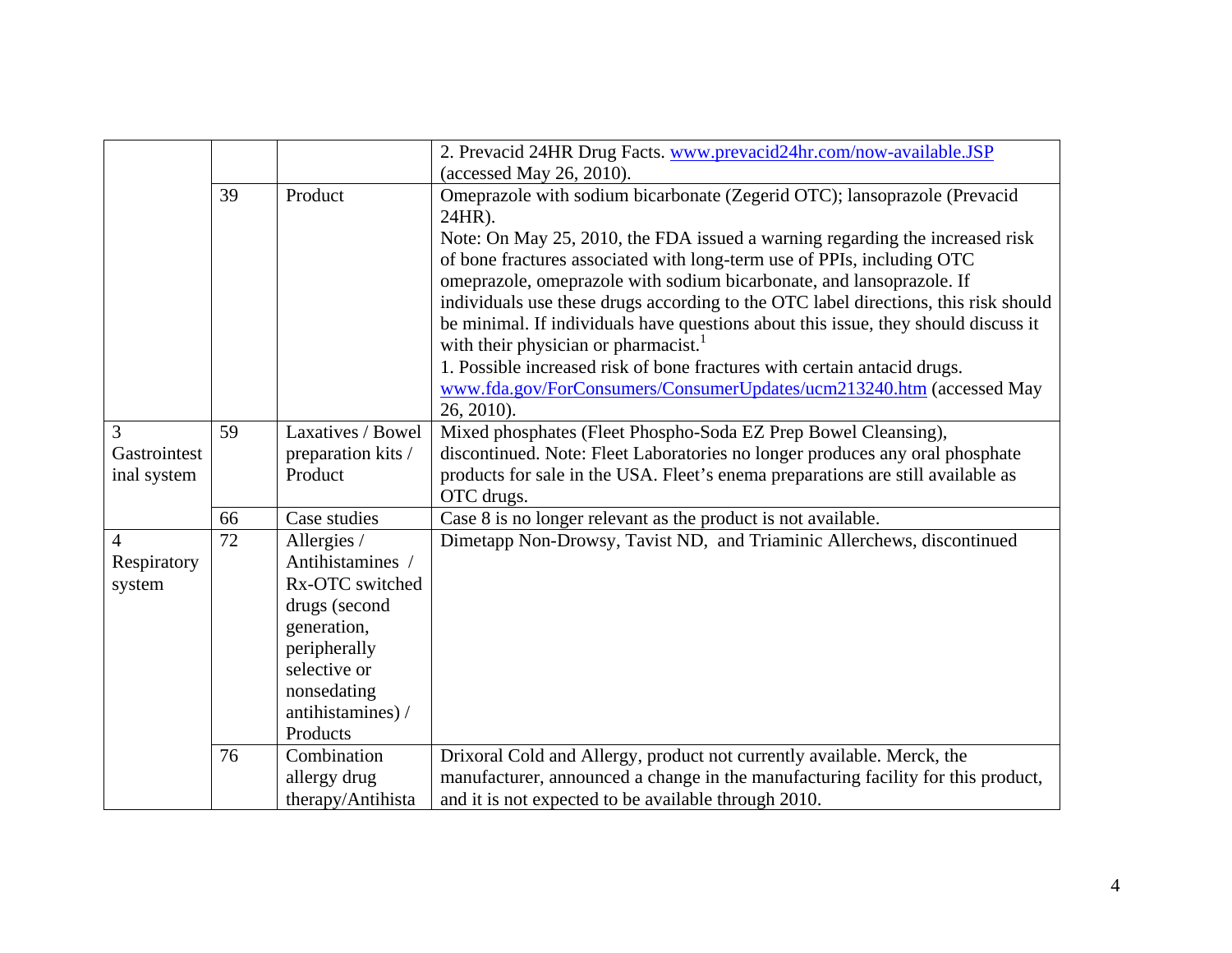|                                                                   |     | mine and<br>decongestant<br>products                                              |                                                                                 |
|-------------------------------------------------------------------|-----|-----------------------------------------------------------------------------------|---------------------------------------------------------------------------------|
|                                                                   | 79  | Common cold /<br>Central acting<br>antitussives /<br>Products                     | New product: Dextromethorphan (Pedia Care Long Acting Cough)                    |
|                                                                   | 83  | Alternative<br>therapy for colds<br>and flu /Zinc<br>products                     | Zicam Nasal Gel Swabs, discontinued                                             |
| 6<br>Genitourina<br>ry system                                     | 115 | Products for men<br>/ Dietary<br>supplement<br>diuretics/Product                  | Diurex Water Pills for Men: name changed to Diurex WP Natural Water Pills       |
|                                                                   | 123 | Products for<br>women /<br>Premenstrual and<br>menstrual<br>symptoms/Table<br>6.2 | Diurex PMS Formula, Tylenol Women's Menstrual Relief no longer available        |
| 7 Topical<br>ophthalmic,<br>otic and<br>oral cavity<br>conditions | 135 | Topical<br>ophthalmic<br>products /<br>Ophthalmic<br>antihistamines /<br>Products | New products: Ketotifen (Alaway, Claritin Eye Allergy Relief, Zyrtic Itchy Eye) |
| 8 Topical<br>dermatologi<br>cal products                          | 188 | Acne / Products                                                                   | Oxy Face Wash: name changed to Oxy Deep Cleaning Face Wash Maximum              |
| 9                                                                 | 197 | Weight loss                                                                       | On May 26, 2010, the FDA issued a warning regarding the use of orlistat (Alli)  |